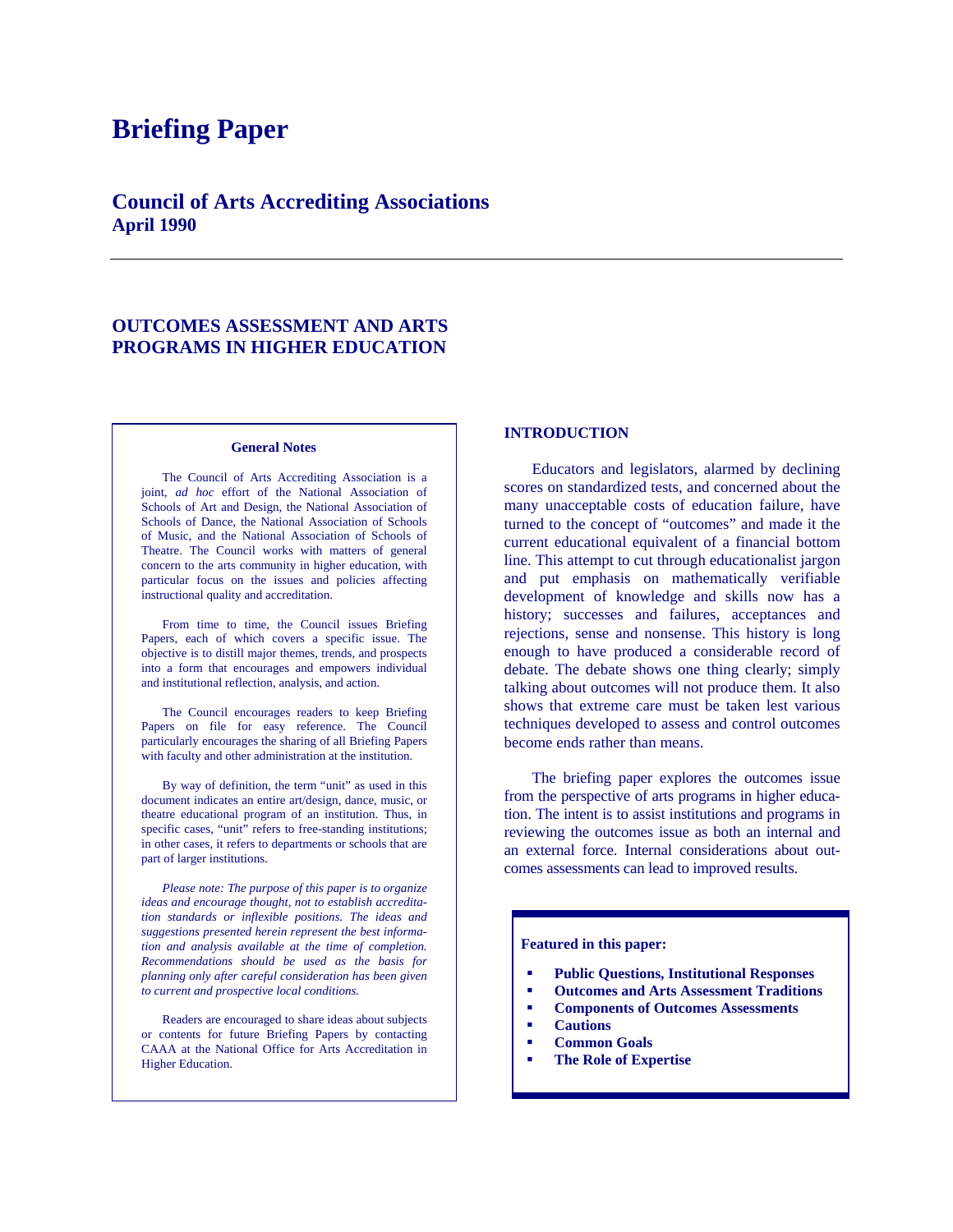External pressures can be positive or negative, depending on the values driving them. Assessing values and the proposals they engender constitutes one of the more important tasks in developing a workable program of outcomes assessment. Some values and proposals will be congruent with the nature of education and training in the arts, and some will not. The Council of Arts Accrediting Associations has developed this document to assist institutions in making these distinctions as well as to encourage continuing attention to improving assessment and measurement of the growth of student knowledge and skills.

 The Council recognizes that concepts, issues, and concerns outlined here apply primarily to the various arts disciplines. These ideas may not be applicable for science and humanities disciplines. Each specific discipline has its own specific nature, and this nature must be considered as a starting point for outcomes assessment. Each arts discipline also contains many elements, and institutions exhibit various objectives with respect to those elements—creation, presentation, education, research, scholarship, psychological/therapeutic applications, and so forth. Each of these functions also has a specific nature that must be considered within the context of each discipline.

 This set of conditions leads to a fundamental conclusion: the best approach to outcomes assessment is artistic rather than technological. This means that outcomes assessment is best conceived and carried out within a context defined by the nature of the discipline and its sub-disciplinary emphases, the level of instruction, and the specific objectives of the institution. Technological approaches such as standardized testing have utility in determining the acquisition of basic knowledge and skills. While such outcomes are important, they are hardly sufficient as a result of "higher education." Standardized testing becomes less and less effective the more educational objectives are centered in the ability to use basic knowledge and skills creatively. This fact is of significant import in working with outcomes assessment in the arts disciplines.

# **PUBLIC QUESTIONS AND INSTITUTIONAL RESPONSES**

 Every educational institution in the United States is now confronted with accountability questions to a greater extent than ever before. Available facts indicate that questions about accountability are justified. Large

numbers of students are demonstrably moving from level to level in the American educational system without gaining the kind of basic education required for future productivity either in the workplace or in advanced educational settings.

 Unfortunately, these general facts obscure specific facts, particularly about areas of real excellence in American higher education. American higher education in the arts constitutes one such area of excellence. Its worldwide reputation is secure, grounded in fundamental, substantive traditions and practices that have evolved for hundreds of years. Given this stunning success and the challenges that must be met in order to sustain it, arts programs in higher education must find judicious and prudent ways to address the accountability issue.

 We suggest that each arts unit begin by looking at what it already does in terms of outcomes assessment. Many of these activities are so traditional to the education and training of artists that they are identified by older, less fashionable names such as entrance audition or portfolio review, annual jury or portfolio examination, senior creative or performance project, competitions internal and external to the institution, and so forth. These procedures are usually in place in addition to regular academic procedures used by all disciplines. Quite often, the procedures in the arts are far move extensive, intensive, comprehensive, and targeted than assessments in other disciplines.

 Arts units in higher education are encouraged to make these outcomes assessment procedures known and understood in as many accountability contexts as possible. Each arts unit in higher education should also be working regularly with assessment as related to the development of student competence. Any assessment program, no matter how historically grounded or how effective, can be improved. It is particularly important that change be based on prospects for real improvement, not just on the acquisition of new techniques that meet fashionable notions of accountability. Therefore, each arts unit in higher education has an important responsibility to deal with the issue of outcomes at a level of professionalism and commitment indigenous to each art form itself. This must be done with sufficient rigor and clarity to defend the unit's outcomes assessment effort against benighted and unwarranted intrusion. It is hard to accomplish the latter without constant attention to the former.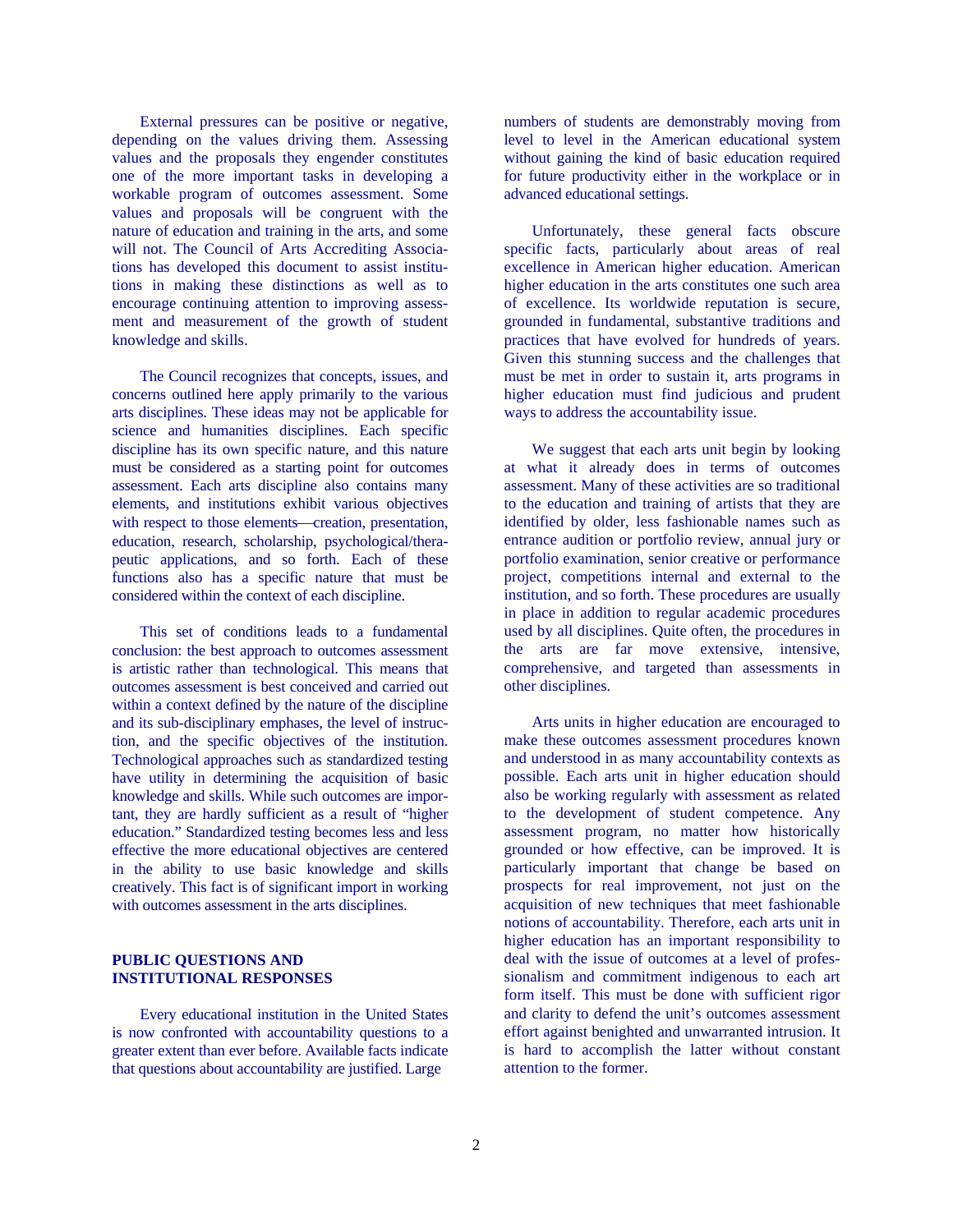# **OUTCOMES AND THE TRADITION OF ASSESSMENT IN THE ARTS DISCIPLINES**

 The accountability debate is peopled with various stakeholders. These stakeholders do not share the same values or viewpoints either about the purposes of education, the meaning of educational achievement, the life of the mind, or the nature and purpose of instruction in the arts. This means that the arts community in higher education must be comprehensively prepared to debate outcomes, assessment, and accountability issues effectively. While each arts unit must prepare to debate from its own perspective, a number of points seem particularly powerful in creating an arts perspective on outcomes assessment.

- Advanced work in the arts disciplines at the postsecondary level demands the acquisition of a significant basic technique. In all disciplines, the acquisition of such technique is a requirement for continuation in educational programs. Often, the basic physical aspects of this technique must be highly developed prior to entrance in the freshman year if work as a professional is to be an expected outcome.
- Acquisition of basic technique and the presence of talent, while interrelated, are not the same thing. Neither can be substituted for the other, but no amount of talent can override the need to acquire technical skills.
- The easiest sort of evaluation in the arts disciplines involves the extent to which students have achieved certain levels of technical competence. Because models of successful technique are so public, pressures of self-assessment, as well as professional assessment, are intense.
- Arts programs in higher education normally have intensive programs that constantly measure the acquisition of technique. Entrance auditions and portfolio reviews, regular juried examinations and presentations of student work in quasi-professional circumstances are standard. In addition, there is much tutorial instruction. Constant assessment is made moment by moment, both in the development of knowledge and skills and in the process of completing a work. Anyone who has witnessed a rehearsal, or a faculty critique in the visual arts, knows that outcomes assessment is continuous, often severe and, in fact, the driving force of the entire enterprise.
- The education and training of the artist is centered of fostering self-assessment skills. The development of various sensory acuities is central to this effort. Students of the arts often are their own harshest critics as they attempt to hone their competencies to meet professional expectations.
- Although work in the arts is centered on the acquisition of technique, technique itself is only one aspect of education and training. The usual objective is concomitant development of technique and creative abilities in the use of technique, the fusion of intellectual, emotional, and physical elements natural to the arts disciplines.
- A kind of universality is indigenous to work in the arts. However, this universality resides in the communicative power of uniquely crafted statements in the various arts media, not in the universality of mathematical or technological replication. This is one reason why the presence of technique alone does not guarantee an artistic outcome. Each successful work of art is a microcosmic universe held together by its own internal logic. The internal logic of one work will not be the same internal logic of another, even if the two works are crafted by the same artist. Different interpretations, transformations, and constructions involve unique interweavings of internal logics at all levels. For example, *Twelfth Night* contains Shakespeare's internal logic in the text of the play, which is then placed in juxtaposition to, and communication with, a variety of other internal logics—costuming, lighting, pacing, timing, gesture, and so forth.

The exact nature of learning in the arts is a great mystery. Advanced learning often takes place as work in the field engenders connections with what was learned in the classroom, the studio, or in performance situations. Maturity rates and levels vary widely across the spectrum of individuals involved. When trying to relate actual learning to professional experience, a most difficult assessment problem presents itself; no one knows exactly when a specific knowledge or skill will be used in the course of creating a specific internal logic in the development of a specific work of art. Centuries of experience with this phenomenon has led the arts community, for all of its emphasis on outcomes assessment, to be somewhat humble about its ability to create elaborate outcomes structures that perform with mathematical or technological replicability.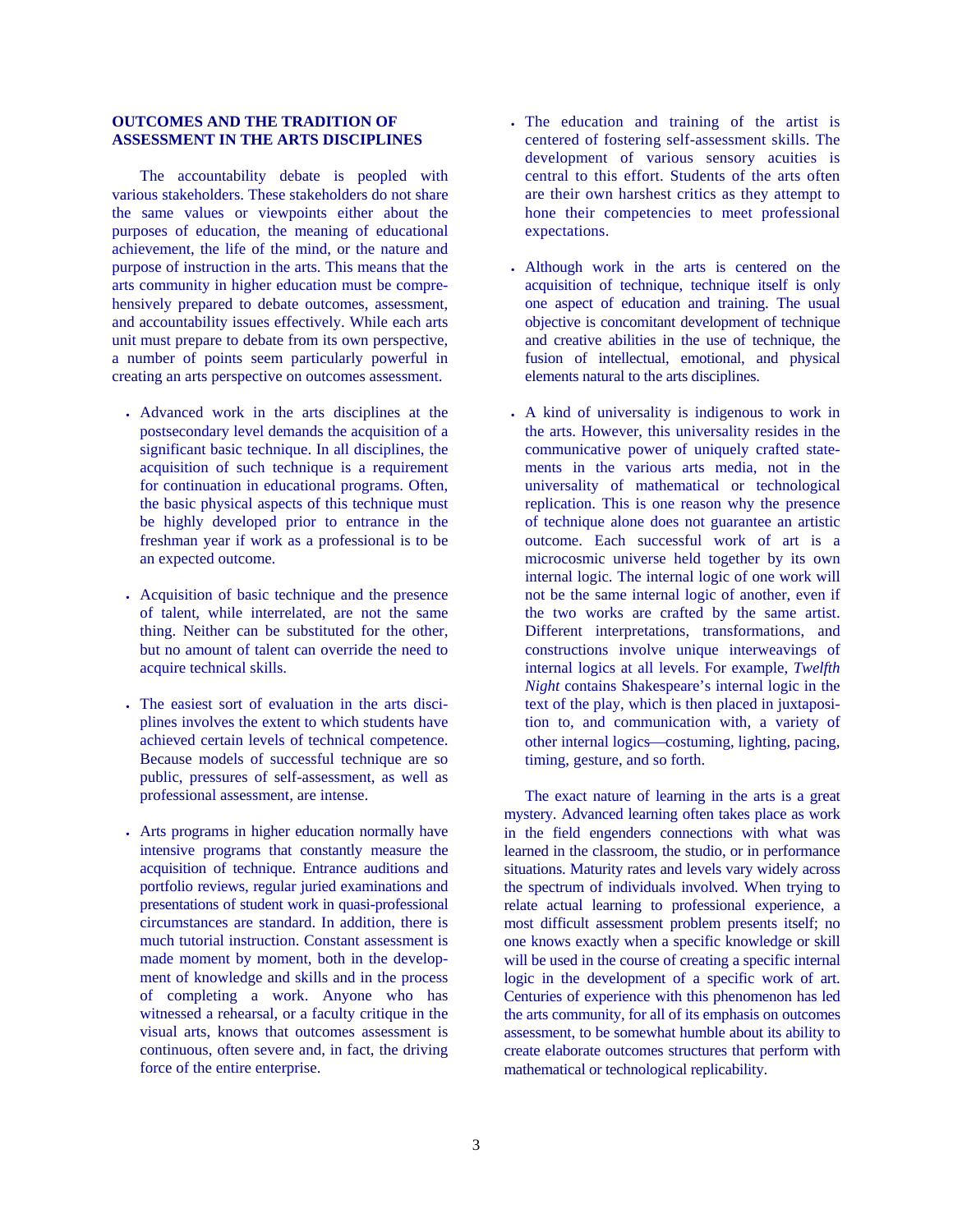Work in the arts in higher education is involved with far more than the education and training of professional artists. The arts disciplines have major enterprises in education, research and scholarship tied to the sciences and the humanities, and the development of practitioners in arts-related fields such as management, engineering, and the arts therapies. Although the goal of basic technique in the arts disciplines remains as part of the foundation for work in all of these areas, each has its own specific nature that creates a set of conditions for outcomes assessment. In general, students entering higher education intending to major in one of these fields will do their initial professional work during the course of their undergraduate education. While most of these students are not beginners in their arts discipline, they are beginners in their field of artsrelated practice. Thus, they are engaged in the acquisition of basic knowledge and skills in that field.

 This situation lends itself to rather simple standardization assessment methods, at least at first. However, as students advance and become fundamentally competent in their chosen field, effective outcomes assessment becomes more complicated. To be productive it must become more tailored to the nature of particular courses of study. Its methods must become more artistic than technological.

# **COMPONENTS OF OUTCOMES ASSESSMENT PROCEDURES**

 Each arts unit in higher education will already have a significant number of activities that constitute outcomes assessment. The question is not presence, but rather maximum effectiveness-is each element effective in and of itself; are the elements effective as a whole? Work with assessment usually includes the following:

• *Natures*. It is essential to develop a working definition of the nature of the issues being addressed. While education in every field shares certain commonalities, it is clear that the basic natures of work in various fields are quite different, particularly at the undergraduate level.

The determination of natures also involves looking at the nature of larger departmental, institutional, social, and other goals that may be central to the outcomes assessment issue. For example, it may be difficult to discuss the concept of unique internal logic in making works of art with individuals who understand logic only in a mathematical or technological sense.

- *Goals.* Goals may be broadly or narrowly defined: often, they are considered as being something between mission on one hand and specific objectives on the other. Goals may be applied to the comprehensive work of a multipurpose institution, or to a specific area of study in one of the arts disciplines. There is an obvious relationship between natures and goals. Goals significantly inconsistent with the nature of the content being addressed are unlikely to be realized. Most institutions and arts units have already compiled significant statements regarding their goals. Working systematically with outcomes is facilitated when goals statements:
	- 1. Are clearly defined with logical relationship to the nature of the subject or subjects being considered.
	- 2. Contain explicit boundaries that serve as criteria for accepting and rejecting specific ideas, programs, or activities. Boundaries must be such that they define what outcomes are inappropriate or unwanted as well as those that are desirable.
	- 3. Are clearly understandable and broadly accepted as defining the working context.
	- 4. Are realistic in terms of the tangible and intangible resources available. These include financial support, geographical setting, history and tradition, and shared values.
- *Common Bodies of Essential Knowledge and Skills.* In terms of educational outcomes, interconnections between natures and goals should produce agreement on the common body of essential knowledge and skills appropriate to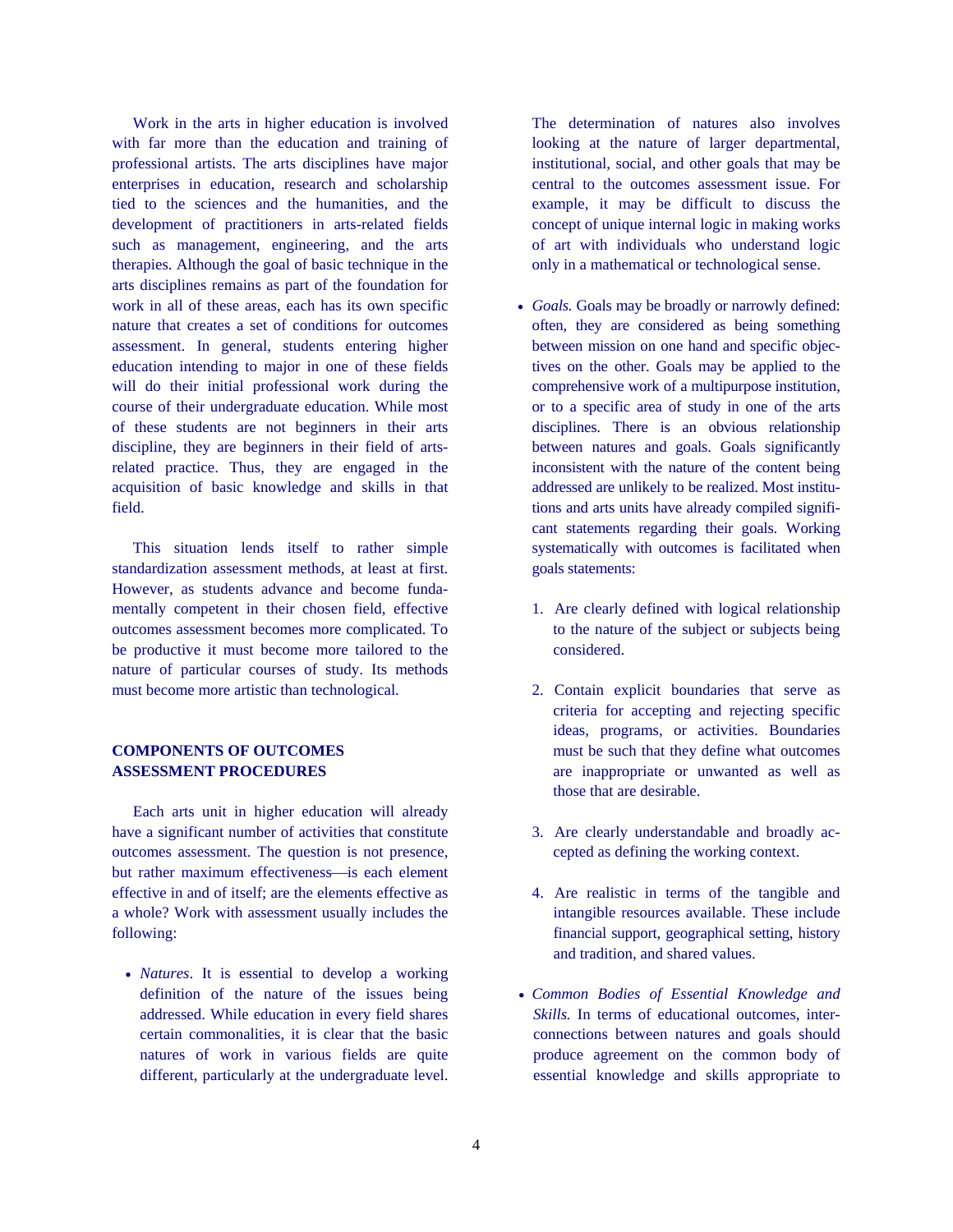each academic activity, whether it be a single course or an entire curriculum. The key word is *essential*. Here we use "essential" to mean those things that must be present if the threshold of acceptability is to be crossed. The distinction between what is essential and what is desirable is critical. Unless this distinction is clear, it is hard to be specific about measuring outcomes effectively. This is particularly the case in the arts, where technique, while essential, is not enough. This statement comes from an understanding of the nature of the arts and has significant implications for the goals of professional education and training. The following two statements are quite different:

- 1. The goal of our institution is to prepare professional artists.
- 2. The goal of our institution is to provide a level of technique requisite for practice as a professional artist.

Each of these goals statements has different implications for the common body of essential knowledge and skills required. Both designate ambitious goals, but the nature of each is quite different.

• *Means of Evaluating Achievement in Acquisition of the Common Body of Essential Knowledge and Skills Developed for Each Academic Entity.*  Each element or combination of elements will have different appropriate means of evaluation. Consideration of natures and goals must be referenced in the development process to produce a logical and comprehensive result. Some measurements will be mathematical and technological. There will be clear yes and no answers. Other elements will require subjective judgment. Some elements cannot be easily assessed in short time frames. It is important not to fall into the trap of defining quality solely in terms of those areas that are relatively easy to assess. Constant reflection on natures, goals, and common bodies of essential knowledge and skills will help to prevent error in this regard.

- *Systematic Overviews.* Outcomes assessment in higher education is necessarily a multifaceted process. Proponents of improved outcomes assessment and accountability demand codification and rationalization of the outcomes assessment process beyond that which has been standard in American higher education. Addressing these demands without taking inordinate time from the achievement of fundamental goals is a perennial management challenge. An original investment in a program of systematic overview can accomplish two objectives:
	- 1. The development of a comprehensive picture of outcomes assessment can be used as the basis for evaluation and improvement.
	- 2. Existence of a comprehensive picture and evidence of will to improve go a long way in answering accountability questions.
- *Follow-up of Graduates.* Effective outcomes assessment involves the follow-up of graduates. This is difficult in all professions, but especially in the arts. Part of the reason is that individuals with postsecondary degrees in the arts disciplines often craft unique careers for themselves. Many combine professional work in their art form with teaching. Many are selfemployed, free-lance workers. The profession is not codified to the same extent as other disciplines. This is not an insurmountable problem; however, it is part of the nature of work in the arts. It must be considered in the development of outcomes assessment systems.

 As suggested previously, the use of the six interconnected elements just presented represents an intellectual problem of an artistic nature. Since each institution and program is different, no universal model is applicable to every case. No system of outcomes assessment has intrinsic value in and of itself. Any system is only as good as the vision, will, commitment, and intellect of those who operate it. The aggregate result of excellent individualized assessment programs will produce the rise in quality of education that is rightly being sought.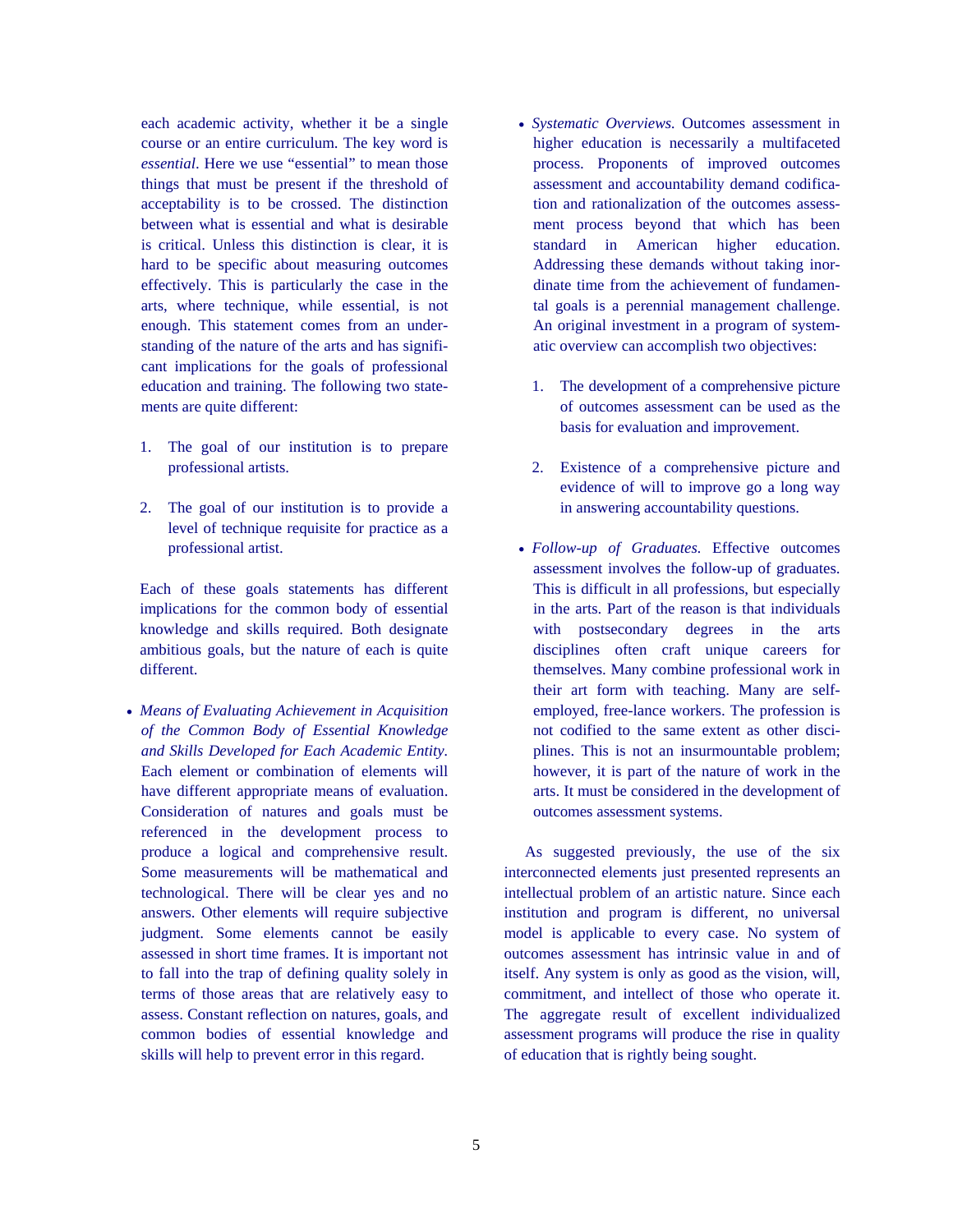# **CAUTIONS**

 At its best, outcomes assessment can demand creative approaches to evaluating the acquisition of advanced knowledge and skills. Unfortunately, it can also be just another methodological juggernaut making imperious demands that square pegs be placed in round holes. At worst, outcomes assessment can be little more than a ploy in political machinations. Power redistribution, not quality, is the name of this game.

 Fortunately, the rise of outcomes assessment as a national academic issue has encouraged the expanded evaluation of outcomes assessment technique. Before accepting any techniques, however, it is important to engage in outcomes projection: how is the technique related to the natures and goals inherent in a specific arts discipline and the curricula that teach it. One of the greatest dangers is manic focus on single measures of effectiveness such as standardized test scores, national opinion polls, and the like. Single measures of effectiveness are often more tied to public relations concerns than educational quality.

 Arts units should also be wary of outcomes assessment methods that focus on assessment of capabilities in the various elements of the discipline to the exclusion of assessment of the student's ability to integrate knowledge and skills comprehensively in professional work. Multiple-choice testing in the arts disciplines is particularly amenable to this sort of abuse because the nature of most such testing explores knowledge in a fragmented way; assessment of integration is neither an objective nor an outcome.

 Assessment and accountability must be kept in appropriate proportion to the comprehensive educational task. It is possible to have so much evaluation and assessment required by so many entities that assessment and evaluation become the subject of cynicism and games-playing. It is possible to be so busy being accountable that there is insufficient time to do work on matters of basic substance, much less to make advancements. Accountability overkill can pose as much danger to educational outcomes as any other negative force in the institution.

 It is important not to allow a focus on outcomes to diminish the importance of resources and processes in education. To take the outcomes argument to an extreme, there would be no need for educational institutions at all, just libraries, lab-like facilities, and a series of examinations for students. Obviously, resources and processes are of significant concern. These can be overemphasized, but they can also be underemphasized. Balance is the key.

# **A COMMONALITY OF GOALS**

 Institutions providing education in the arts disciplines share certain educational goals, based primarily on the nature of the disciplines and the traditions that have evolved from that nature. Agreements on natures, goals, and common bodies of essential knowledge and skills are sufficient for the development of national standards used in accreditation and other contexts. In fact, higher education in the United States represents a system built on a common framework constructed to allow and encourage institutional variation. Each institution has many written documents and operational procedures that serve the same functions as similar documents in other institutions, even though the specific content is not the same. It is important to preserve this diversity. By and large, the outcomes assessment movement is now recognized for its potential to encourage an unwanted homogeneity. However, institutions, accrediting bodies, and others concerned with educational quality must remain vigilant to ensure that the existence of common goals does not become an excuse to avoid the responsibilities of developing specific, clear institutional and programmatic goals and of assessing the realization of those goals.

### **THE ROLE OF EXPERTISE**

 One of the most perplexing questions is the extent to which validity of any outcomes assessment process is measured in terms of the ability of experts in the discipline to convince those with little in-depth knowledge of the discipline that a given outcomes assessment process is effective. At elementary levels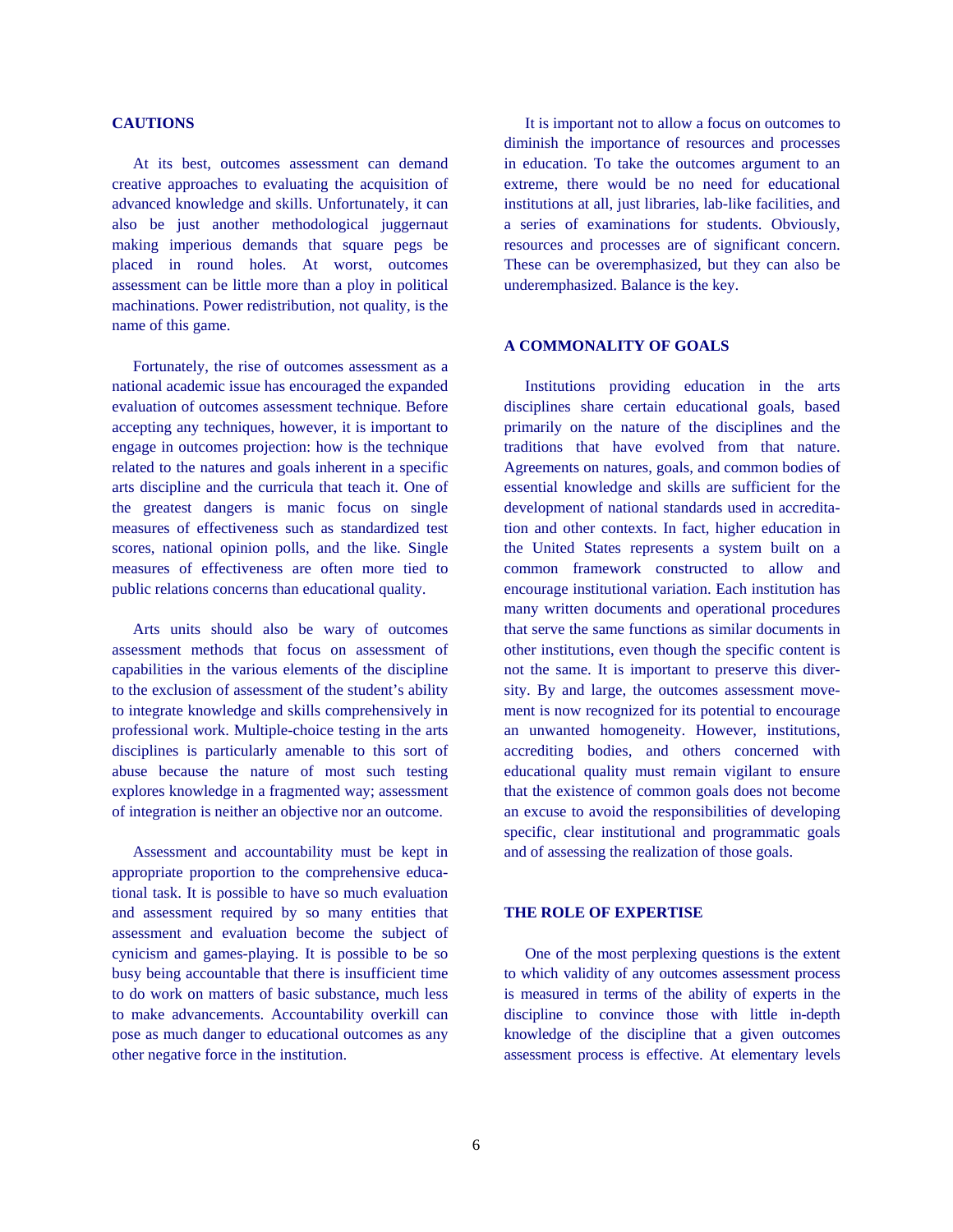where right and wrong answers are appropriate, demonstrations of effectiveness by experts to nonexperts are fairly easy. However, as one advances in a discipline, the non-professional either increasingly takes the word of the professional on faith, or increasingly demands accountability in terms that nonprofessionals can understand. Here is the Achilles heel of outcomes assessment. While millions of people are capable of making valid judgments about student outcomes in addition and subtraction, a microscopic minority is capable of valid assessments about Ph.D. programs in mathematics. This condition demands that at some point there be trust in the expertise that only professionals have. Professionals, on the other hand, hold their expertise in trust for the good of the entire community. They have a responsibility to maintain such trust by actions that reinforce their credibility. If the outcomes assessment movement can succeed in restoring improved competence in basic skills while encouraging trust in professional expertise in advanced matters of quality professional education, it will have accomplished a great deal. If, on the other hand, the outcomes assessment movement erodes trust in professional expertise, it will represent a tragic and perhaps irretrievable disservice to American higher education.

## **CONCLUSION**

 Arts units in higher education have a long and proud history of success. Clearly, an important factor in the continuation of that success is their future effectiveness in managing the multifaceted issue of outcomes assessment. Whether fad or trend, the outcomes assessment movement can be a catalyst to deepen the traditions of evaluation already present in arts curricula.

Leaders of arts programs in higher education must take the best feature of outcomes aspirations—a focus on results—and avoid the worst feature—a focus on mathematically based technique. They must make technique serve results and not the reverse. They must take leadership in promulgating the values of artistic assessment for its possible application to other disciplines and curricular objectives. And, while remaining open to consider various possibilities, they must keep the arts free of assessment philosophies and techniques that go against the nature of the arts disciplines themselves.